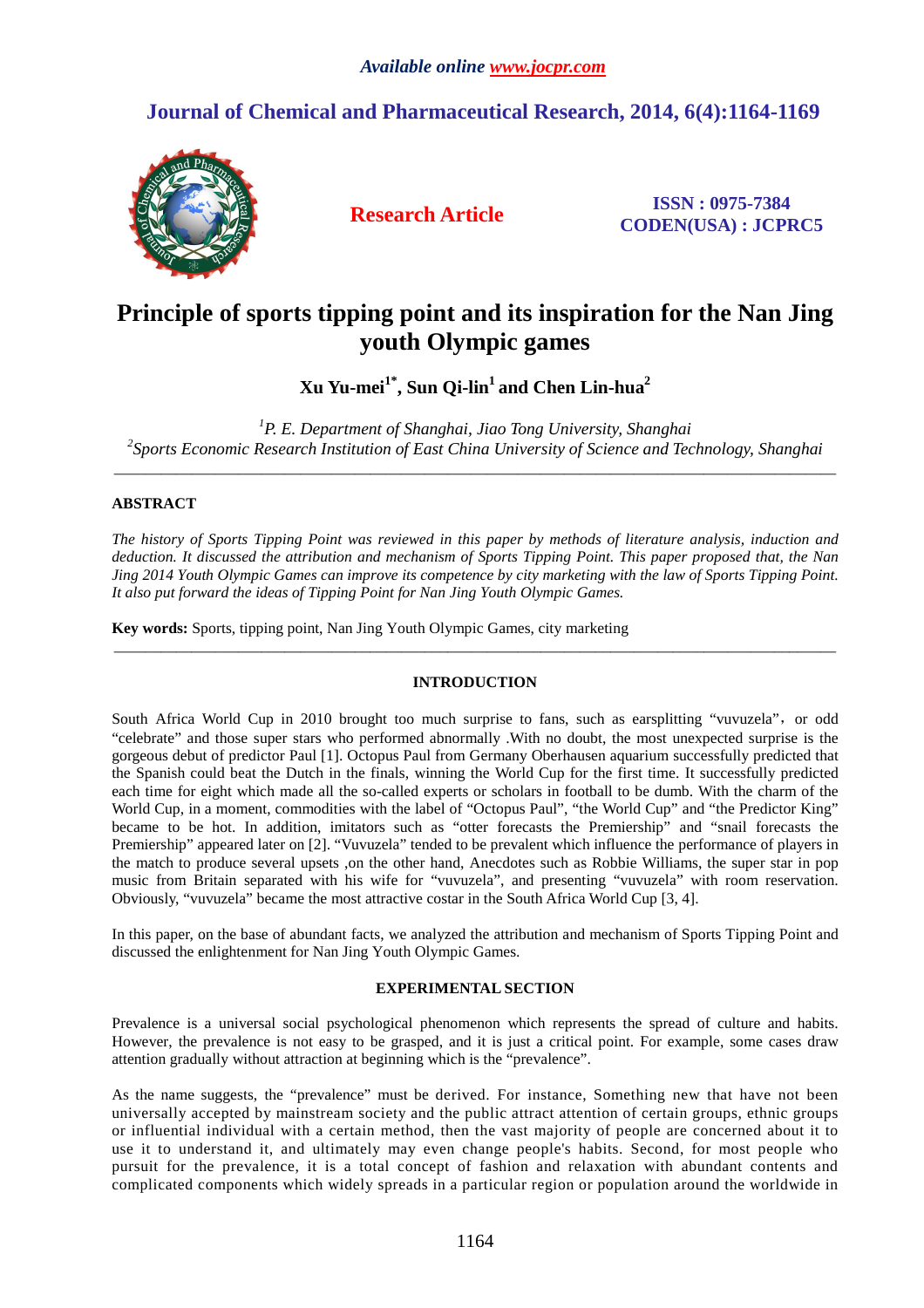different levels and sectors according to a certain rhythm and cycles. Third, prevalence, also known as fashion, is another kind of respect for the appearance of behavioral patterns, and through which we can see two kinds of people: one is driving and changing the prevalence; another is always following behind.

*\_\_\_\_\_\_\_\_\_\_\_\_\_\_\_\_\_\_\_\_\_\_\_\_\_\_\_\_\_\_\_\_\_\_\_\_\_\_\_\_\_\_\_\_\_\_\_\_\_\_\_\_\_\_\_\_\_\_\_\_\_\_\_\_\_\_\_\_\_\_\_\_\_\_\_\_\_*

Prevalence has the following features: Novelty--the content of prevalence must be novel style recently occurred. Transient--the whole process of prevalence is very short in social life. Reality - Prevalence highlights the current social and cultural context. Trivialness—Prevalence rises and demises around trivialness. Scale--Prevalence demands a certain number of social participation to join in.

Psychological mechanisms of prevalence are mainly as follows: seeking to stimulation of new things and self-defense, manifesting maverick of themselves, obtains attention and appreciation of others especially the opposite sex, requiring improving their social status, and so on. People prefer gorgeous are more sensitive to the fashion. People with stronger vanity and ambition prefer to pursuit fashion. Implementation for prevalence gives the participants an incentive which can meet their psychological needs. Of course, prevalence needs good social factors, such as, be tolerant to newborn affairs with encouragement and respect, developed media, sound network and participation of authorities.

Prevalence has both positive and passive effect. The positive aspect is that it can meet the demand of people, eliminating depression and anxiety to maintain mental balance which promotes to emerge new things and new ideas in social, so as to promote social progress and maintain good order and vitality. For the passive aspect, it should be guided positively to make it developing in health.

'Tipping Point' derives from a talented same name work by the full-time writer Malcolm • Gladwell who worked for the magazine 'New Yorker'. He used the sudden fad on social as a starting point, considering the moment at which a lot of "social epidemics" broke out, namely, the moment that a critical level reaches, is a tipping point. The authors pointed out that there are three common characteristics for some of the dissemination: infection, a small variation in big consequences, sudden rather than gradual. On the basis of this research and analysis, tipping three elements are: the law of individual characters, adhesion factors and environmental power law.

About the 'Tipping Point' exposition, the authors draw the following experience. The first experience: To initiate popular tide, we must use the limited resources on key aspects. Law of the Few believe that contact members, experts and salesmen act as the initiator of the influx of information dissemination, limited resources should be focused on these three kinds of people. The second experience: the world is not our intuitive impression. Successful initiation of people in social epidemics not only needs to do something thought to be right. The fundamental beliefs of Successfully launching a popular tide is that manufacturing variations are possible, it is able to suddenly change their behavior or ideas under certain power-driven for people. People are deeply influenced by the environment around them and the character of the people surrounding them, etc.

The wave of hip-hop nowadays, we've been calling it another name - break dance, break dance really just a representation of hip-hop dances. Hip-hop was introduced into China in the mid-1980s, mainly due to the 1984 American movie of the same name of a hip-hop theme "breakdancing." At that time, a time when the first wave of American hip-hop, breakdancing was considered as amazing by the audience for its difficult somersault rotation, support, and other actions, which is one of the dance that has the best stage effects. Therefore, Breakdancing suddenly emerge from the ground floor, in the streets, television, meeting place. Thus, hip-hop got much attention in society, being reported by major media and appearing in the cover of "National Geographic" and major prime-time television, and even President Reagan is the site to watch break dance performances. A series of hip-hop themed movies, TV have emerged, only in the 1984 year alone, seven hip-hop themed movies came out. The highest peak of the whole breakdancing craze just occurred in the 1984 Los Angeles Olympic Games closing ceremony, which is also the breakdancing tipping point in China.

At that time, for majority of Chinese fans, it was the first time to see the opening ceremony of the Olympic Games was held in Los Angeles in 1984, and the first time we heard American music, and saw breakdancing with real shock. When Lionel Richie singing "Happy overnight" in the fireworks shine, 200 dancers from more than 10 organizations in the face of 100,000 spectators danced hip-hop, several dancers turn heads while playing (a difficult force action in breakdance), millions of viewers saw this exciting scene through TV. Then, breakdancing craze spread rapidly around the world. In China, video recorder begun to enter into home at that time, fans missed the movie "breakdancing" again with interest in breakdancing, young people who are the oldest family owned TV VCR became the center of the breakdancing spread. "Moonwalk" swept inland which was the coolest dance. Some people danced in the streets, attracting viewers' clouds and blocking traffic. Young perm explosion hair, and there have been many a time plunged fabric, "motor" with Huili shoes (protagonist in "breakdance" ) who "cleaning the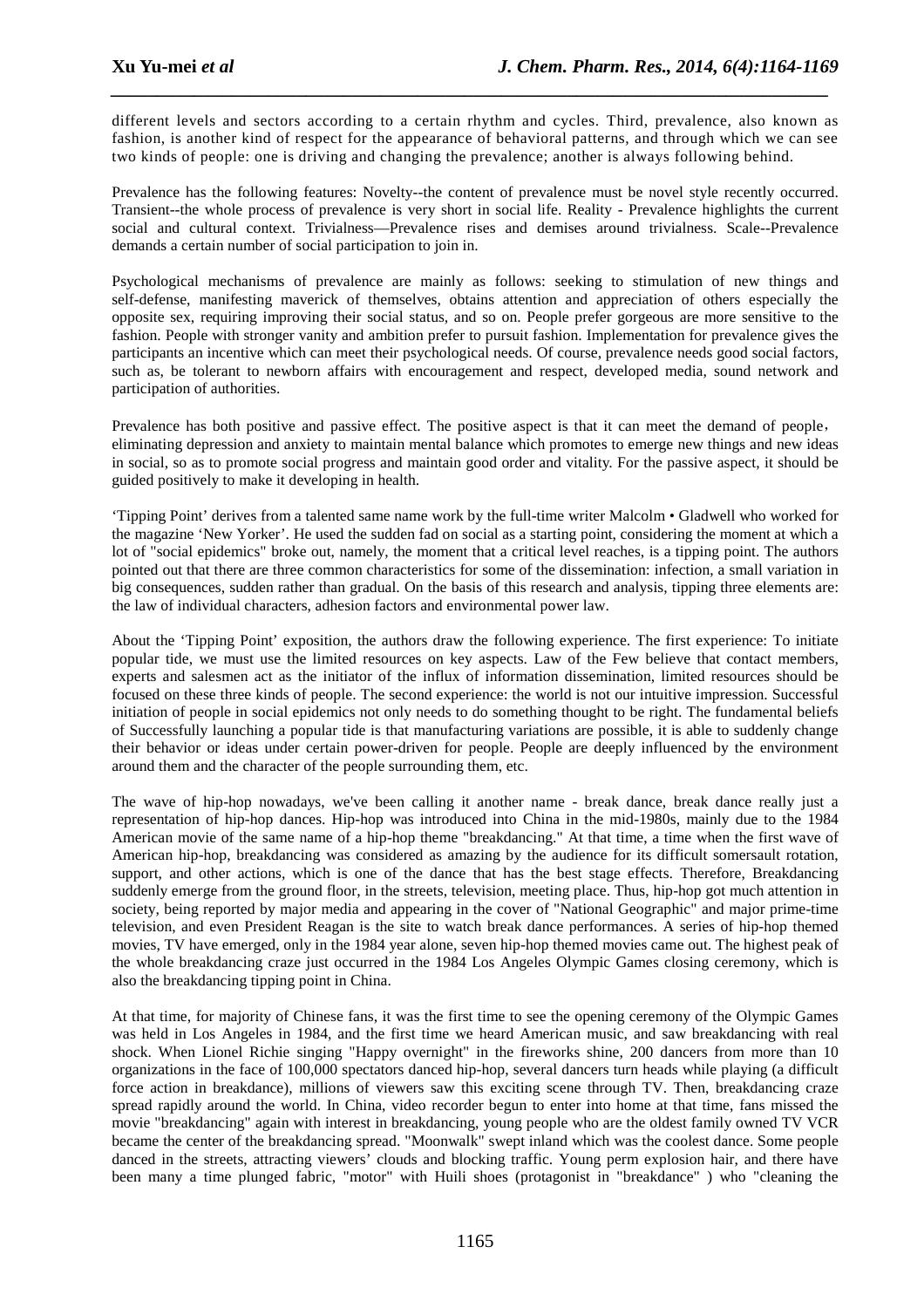window" without anything, or "Biography electricity" from one hand to another, or walking around with "moonwalk", as if there was something wrong with their brain.

*\_\_\_\_\_\_\_\_\_\_\_\_\_\_\_\_\_\_\_\_\_\_\_\_\_\_\_\_\_\_\_\_\_\_\_\_\_\_\_\_\_\_\_\_\_\_\_\_\_\_\_\_\_\_\_\_\_\_\_\_\_\_\_\_\_\_\_\_\_\_\_\_\_\_\_\_\_*

The Olympic theme song interprets and sustains the common emotion of peoples with different colors and different races by wonderful notes. Successive theme songs are the symbols of peace and hope. The song that caused a sensation worldwide and widely sung was "Hand in Hand" in 1988.The song sung by a Korean music band Gao Liya make a deep impression on people, which became popular around the world rapidly, and was also the most popular in the history of Olympic theme song. The attention and popularity of it are even more than any of the top pop songs. On the Seoul Olympic Games opening ceremony, Gao Liya chorus combined with 18000 singers behind them made the performance majestic. "Hand in Hand" shortly recorded the top in popularity in Federal Republic of Germany, Sweden, Japan and other 17 countries, and then entered the top ten most popular song lists in more than 30 countries. Gao Liya chorus became popular in the world rapidly, the tape and album sales of "hand in hand" reached 9,000,000, in one fell swoop, and it created the highest sales record over the same period in the world. To commemorate the demolition of the Berlin Wall, there have been many famous singers like Michael • Jackson and Jack • McCormick to apply to the German Democratic Republic, insisting to perform in the background of the Berlin Wall, but the democracy German television eventually invited Gao Liya chorus to participate in two performances. On December 1989, under the background of the collapsed of the Berlin Wall, Gao Liya chorus performed again this classic song and caused sensation, which is the biggest proof of their fame. In fact, the impact of "Hand in Hand" is not limited to the period of the Olympics, so far, it is still widely circulated worldwide, the familiar unchained melody even appears in beauty pageants, graduations, New Year's Eve celebration, television programs and other activities. Additionally, Church treated "hand in hand" as a holy hymn to sing, and when the former IOC president Juan Antonio Samaranch was incumbent, he advocated determining "hand in hand" as a permanent Olympic anthem.

In the late 1980s, young people in China begun to wake up from hearing, dissatisfying the old song music style, however, at this time, the Western music has no proper way of media to spread in China, popular songs with electronic accompaniment and a dance style was still remain as a blank at home except for the mechanical electronic dance music played in disco. The pomp and concern of the Olympic Games undoubtedly making the "Hand in Hand" which represents the future direction of a musical theme song have become the topic. Since then, the electronic music broke out. From the mid-1990s, almost all of the music was attached to the feeling of electron, and even the world music has also become a kind of electronic music material which is used frequently.

Modern sportswear appeared in the mid-19th century, with the flourish of croquet, tennis, golf, rugby, sailing, cricket, swimming, cycling and other sports, special clothes for hunting, golf and so on gradually emerged. In 1890s, women in European began to engage in tennis, cycling, swimming and other sports, therefore, tennis clothes and shirt with horizontal stripes fad. After the 20th century, the variety of sportswear increased and quickly spread around the world. For example, during the boat race between Cambridge and Oxford University, the athletes wearing sports jacket - single-breasted, "Bu Laizha" and white trousers with a white hat. Around 1884 the "Bu Laizha" gradually turned into everyday casual wear, and in the 1890s it became popular in the UK in general men. After World War II, "Bu Laizha" also applies to student services and general casual wear, not only for men, women and children are also extended to the field.

Women's clothing reform movement emerged in the 1850s in the United States, when the British women are already aware of the shackles of the traditional clothes for them, "reasonable service association" was set up in 1881 in London which organized exhibitions in London, exhibiting almost all apparel, such as tennis clothing, skate clothing, bike clothes, swimwear, walking clothes, travel clothing, etc., most of the clothes are a mixture of skirts and pants - "culottes." The exhibition also organized a fashion design contest; first prize is a design drawing entitled "The woman riding a tricycle". For tennis clothes, in 1880s, a women's tennis clothing company found that tennis apparel was a variety of high society social clothing, therefore, began to design the production and marketing of tennis clothes, fashion magazine was published on a number of tennis clothes pictures. After the World War I, the apparel of Susanna • Langland who won the Wimbledon gave great impact on the world, representing birth of a new women. In 1949, Moran's sportswear with flickering broke through the traditional taboos to the limit. In view of swimwear, bikini whose top and bottom is segregated appeared in the 1950s. Compared with the most lethal new weapons - atomic bomb, "bikini" was named as the name of the U.S. military bases of nuclear tests. Nowadays, sportswear originally appeared only in competitive sports shorts, skirts, hats and T-shirts and others have become the most common clothing. In the late 1970s, the tennis player Vilas matched flared trousers and T-shirts with houndstooth patterns, which became the modern elements, and the prevalence of bell-bottoms shaken the uniform and monotonousness in China for decades. Since antiquity, the most famous musical instrument with initial of V has been violin uniquely. However, the South Africa World Cup allows visibility of "vuvuzela" leapfrogged violin.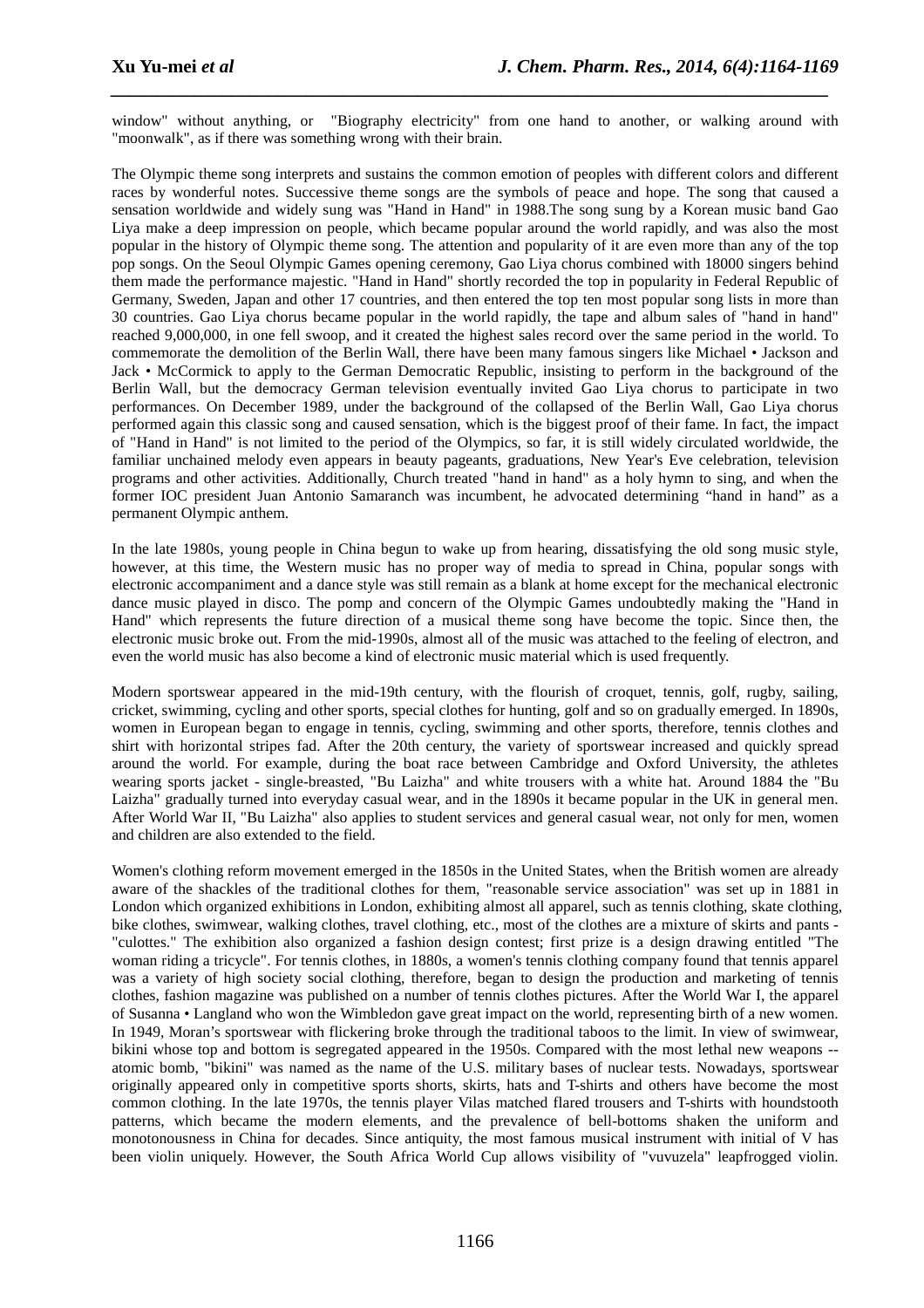Although notorious, and many parts in Europe and the whole world eagerly issued a ban, the vuvuzela would undoubtedly go down in history along with the 2010 World Cup.

*\_\_\_\_\_\_\_\_\_\_\_\_\_\_\_\_\_\_\_\_\_\_\_\_\_\_\_\_\_\_\_\_\_\_\_\_\_\_\_\_\_\_\_\_\_\_\_\_\_\_\_\_\_\_\_\_\_\_\_\_\_\_\_\_\_\_\_\_\_\_\_\_\_\_\_\_\_*

"Vuvuzela" was a one-meter-long horn constitutionally, which was used for convening tribal members for meetings in the ancient African, meaning "making noise" in Zulu. For various sports competitions and events in South Africa, participants prefer to use "vuvuzela" to add to the fun. According to the locals in South African, this kind of speaker is designed to drive away baboons, and sounds like a Devil horns of a horror film. During the World Cup in South Africa in 2010, as a symbol of South African football culture, "vuvuzela" became the "unique weapon" for cheer to spectators in South Africa, which was called as "iron law of host", creating a powerful incomparable effect of "hornet's nest" in venue. Fans with broadcast complained that the players on the field was painful as well, scientists even believe that blowing this horn was very detrimental to health. These did not affect the "vuvuzela" to become a hot word in the world. People who like "vuvuzela," input the voice to their phone. Designers from the Netherlands have release "vuvuzela" in Apple's player application as ringtone, in a short time; it has been downloaded 75 million times. Driven by the fans from South African, foreign fans also blew the "vuvuzela", and visitors also like to bring one or two as a gift when returned home. Today, some foreign tourists went to sporting venues that organized the South Africa World Cup in order to feel the warmth, but more people will choose to buy a "vuvuzela" and learn to blow it before returning home. Linguists indicated that "vuvuzela" limelighted during the World Cup, making it a universal language. The new version of the Oxford English Dictionary has officially included "vuvuzela", while the U.S. Global Language Monitor ranked second for "vuvuzela" in 2010 as the world's hot words. It can be said that the ultimate effect of "vuvuzela" is to let more people are concerned about South Africa and to know the "Rainbow Nation" with 11 official languages.

#### **RESULTS**

The scenes of sports tournament is shocked for the large volume of stadiums, tens of thousands of spectators, dazzling bright colors showing, deafening cheer loud sound, and a wave after wave of people to make people expose in strongly felt the power and charm of sport. All this will make the performance of the opening and closing ceremonies or sport competition if full of superior powerful environment. The audience on the scene and before the television and the network will be infected by this environment, the emotions will be infected and spread by each other as long as the amazing changes happen during the course and eventually lead to the arrival of a fad, like the aforementioned breakdancing craze, "vuvuzela" and so on. Superior Information adhesion of instant change and the outcome in sport competition

The purposes of the audiences to watch a sport competition nothing but two: one is to appreciate the beautiful form and process of sport itself, and the other is that focus on the performance of the team or athletes they support. (The results) The ability of information adhesion of sport competition depends on the extent of splendidness of the match and the correlation degree between the outcome relationship and the audience. And stronger adhesion always appears in information with high degree of correlation and large practicability, which represents the Tipping Point. The prevalence of "Octopus Paul" is a successful case that using the pre-sentence psychology to the outcome. Although people enjoy the good emotional experience of the technical and tactical performance of the final match with each other during the race when appreciating a football game, as well, the final result are still cared about. It is the suspense that making more people has the patience to watch game with a possible result of goalless.

Sports stars have high visibility and attractiveness whose every behavior can affect global audience, and even represents the fashion vane of an era. For example, there would be no global popularity of Nike without Michael Jordan, and after Beckham spend £ 400 to shave, "bald fever" sweeped the globe. Because of the difficult road to success for sport stars, the concept of top with difficulty improves the additional value, additionally, their robust body, uniform size, beautiful posture, healthy physique, outstanding quality, stylish temperament afford the public a strong sense of beauty, making the public feel the charm of sport and integrate their emotions into sports stars who shared the joy of victory and pain of failure. Their thoughts and actions are affected by the success of sports stars and find their own independent value and personal satisfaction. Overall, the unique image characteristics and social relations sports stars, coupled with their enthusiasm and charisma that can spread information quickly and efficiently within a certain range. For example, such as the hairstyles, tattoos, razor, sunglasses, cell phones, perfume, and even underwear, shirts of Beckham quickly became to be popular products.

Sports are a special kind of universal language, achieving the profound revolution of integrating spreading content and media. From the view of propagation velocity, sports competition can be seen as the quickest form of transmission, which is a sport spread in the scene. The rapidly changing demands of competition show, lightning speed of sports spread is always measured in seconds. From the perspective of spread, sports competition spread locates in the middle lever of advancement and popularity, fundamentally representing the organizational behavior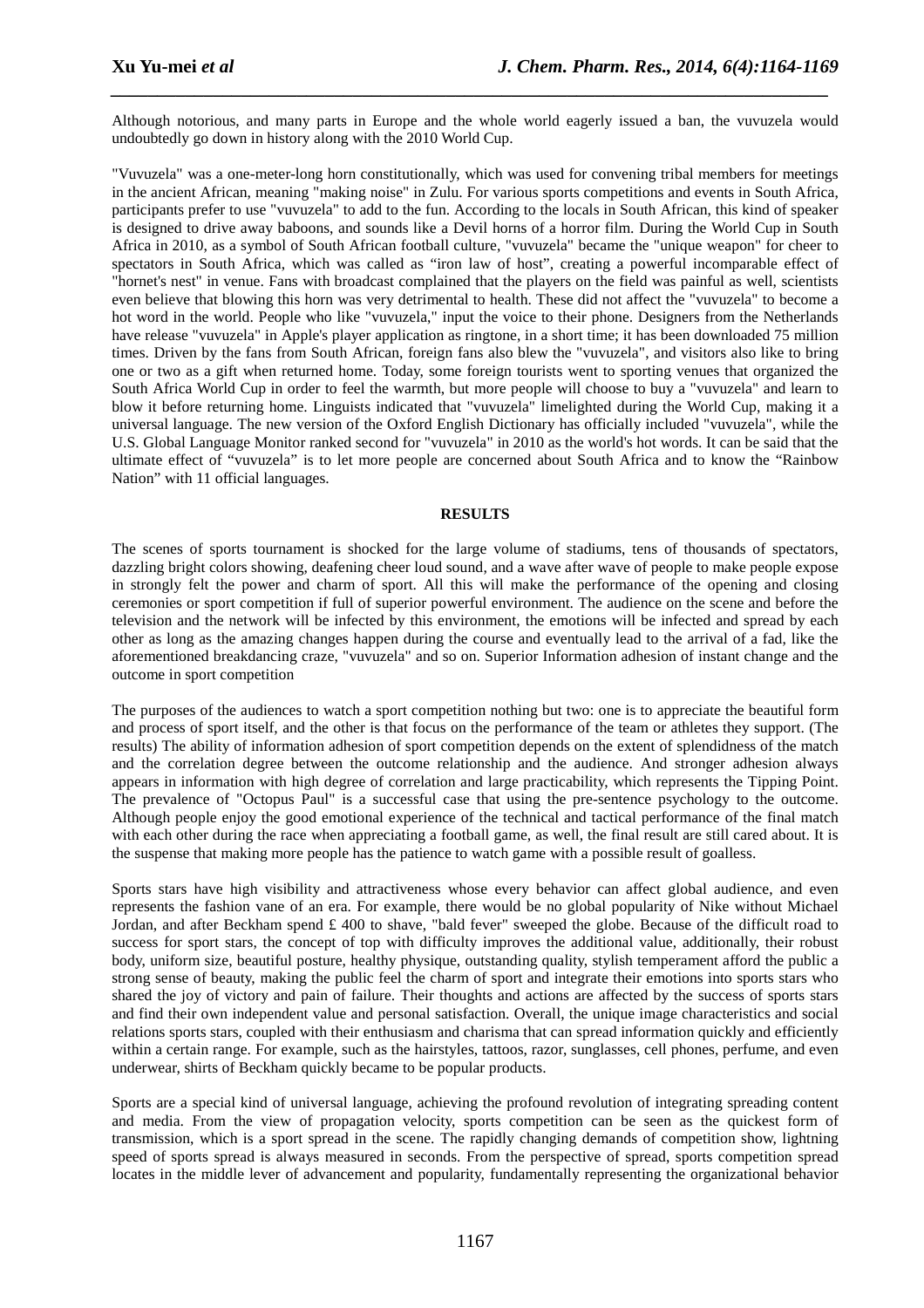of sporting events which has significant differences with cheers while live concerts in language, posture, predisposition. In the view of spread extension, sport spread reflects the same in time and space, information sharing and emotional resonance of spread everywhere, turning out to be the main channel to achieve emotional sharing for audiences both inside and outside the stadium. In the view of depth, the image prints and emotional memory of the audiences in sport scene spread remains long, such as, the award ceremony and other classic sound with pictures and scenes tend to touch the audience for intense call, noble worship, yearning for ceremonies and other soft affective factors.

*\_\_\_\_\_\_\_\_\_\_\_\_\_\_\_\_\_\_\_\_\_\_\_\_\_\_\_\_\_\_\_\_\_\_\_\_\_\_\_\_\_\_\_\_\_\_\_\_\_\_\_\_\_\_\_\_\_\_\_\_\_\_\_\_\_\_\_\_\_\_\_\_\_\_\_\_\_*

### **DISCUSSION**

In 2014, the youth all around the world will meet in Nanjing which is an ancient oriental civilized city under the summon of the Olympic spirit. One charming Youth Olympic Games will be held in the city with profound history and culture. It will be a stadium for the youth people to challenge themselves, break the limit, sweat and passion, as well as an event for them to learn from each other, share their happiness and transmit health and friendship. Meanwhile, the Youth Olympic Games will also be an opportunity for national marketing as well as Nanjing, because the future belongs to young people [5].

Theoretical analysis and cases of sports tipping point seems to offer a unique perspective for city marketing of Nanjing. It must obtain the multiplier effect if applying the principle and experiences of sports tipping point to the city marketing of the Nan Jing Youth Olympic Games. Here, this article will be served as a modest spur, hoping that colleagues redouble their efforts to jointly plan. First, develop products or services with keywords. Creation and development focus on the keywords with the potential of productization or servitization. The developed productions and services must possess characteristics like this, that is to say, combining Localization with internationalization, combining tradition with modern. It is possible to intimately inosculate the habit of the youth to develop digital electronic products or mystery products with strong cultural identity. Strongly recommend to focus on domestic television programs, such as "Spring Festival", "Chinese people show up," "I want on the show" and others to select performance forms that are favorite for the public as close-up magic of Liuqian, crystal ball of Hu Qizhi for participants to personally experience during the youth Olympic Games [6].

Second, take rules test of tipping point on product or service. As mentioned above, there are three rules of tipping point that are individual character rule, the power of adhesion factors and environmental law rules. The developed products or services must rely on the media platform of Youth Olympic, and be widely used and spread. The key of tipping point is whether the spread is suitable for the three rules. For instance, whether the product or service itself has superior adhesion to closely associate with the events and causes a strong desire for participants and spectators [7].

Third, promote and propagate the products or service. Strategies of promotion and spread are different for different nature of products. Some products are loved and familiar with by using first in the market, such as the Seoul Olympic theme song "Hand in Hand", some products will instantly make people crazy by virtue of its novelty, peculiar nature [8]. Therefore, tipping point of products with different characteristics need different communication plans.

Fourth, extend in culture for products and services. Products with cultural gene are of longevity, which makes it possible to extend the products sense for consumers. "Vuvuzela", a normal horn, deriving from the ancient African culture has become a cultural symbol to be discussed and appreciated. Last, achieve unlimited convergence of products (services) and urban marketing. "Vuvuzela" is not just a focus for the world during the South Africa World Cup, and the final earnings for its prevalence is still the mysterious country of South Africa [9]. As a result, after the World Cup more people begun to concerned about this "rainbow nation." Similarly, the prevalence of "octopus Paul" eventually accomplished an unlimited convergence of itself with the Oberhausen aquarium in Germany.

### **CONCLUSION**

However, there are many other steps without narrating in detail here. Some people think that the "tipping point" is often irreversible, unpredictable and unknowable, but this cannot prove that there is no factor to promote it to success, there still exists a certain knack. In a word, Nanjing Youth Olympic Games requires careful planning, only with well-designed and cunning spread content, it can be a strong adhesion and memorable, which contributes to the positive effect on the awareness of the participants and spectators, and to inspire them to take action.